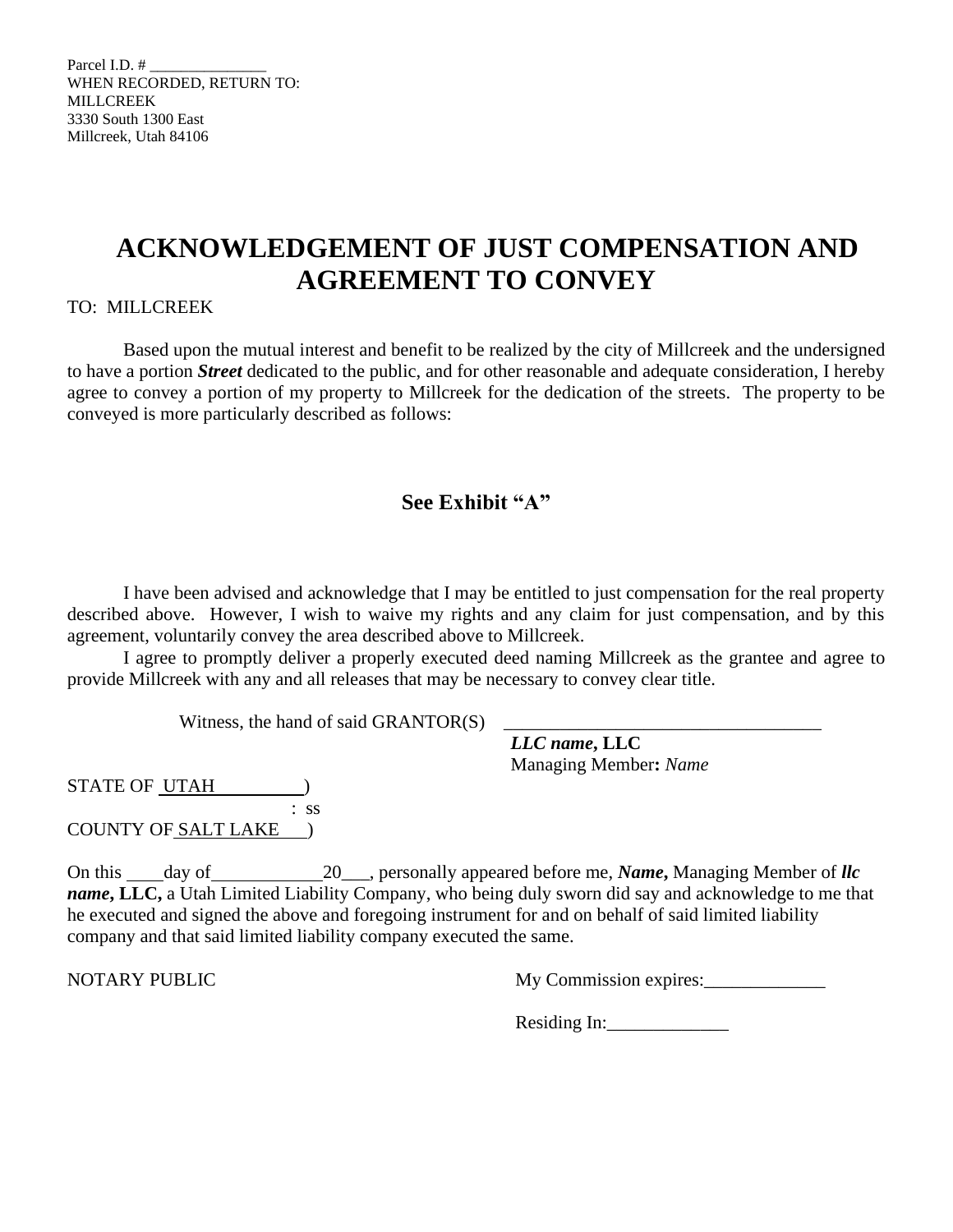Parcel I.D. # WHEN RECORDED, RETURN TO: MILLCREEK 3330 South 1300 East Millcreek, Utah 84106

# **WARRANTY DEED Limited Liability Company**

*Llc name***, LLC**, a Utah Limited Liability Company, GRANTOR(S), **of Salt Lake City**, County of Salt Lake, State of Utah, hereby conveys and warrants to MILLCREEK, a body corporate and politic of the State of Utah, GRANTEE, for the sum of Ten (\$10.00) Dollars and other good and valuable consideration, a parcel of land for road dedication. Said parcel of land situated in the Northwest Quarter of Section 29, Township 1 South, Range 2 West, Salt Lake Base & Meridian (update), described as follows:

### **See Exhibit "A"**

Witness, the hand of said GRANTOR $(S)$ 

*LLC NAME***, LLC** Managing Member**:** *name*

STATE OF UTAH ) : ss COUNTY OF SALT LAKE )

On this day of 20\_\_\_, personally appeared before me, *name***,** Managing Member of *llc name***, LLC,** a Utah Limited Liability Company, who being duly sworn did say and acknowledge to me that he executed and signed the above and foregoing instrument for and on behalf of said limited liability company and that said limited liability company executed the same.

NOTARY PUBLIC My Commission expires:

Residing In:\_\_\_\_\_\_\_\_\_\_\_\_\_